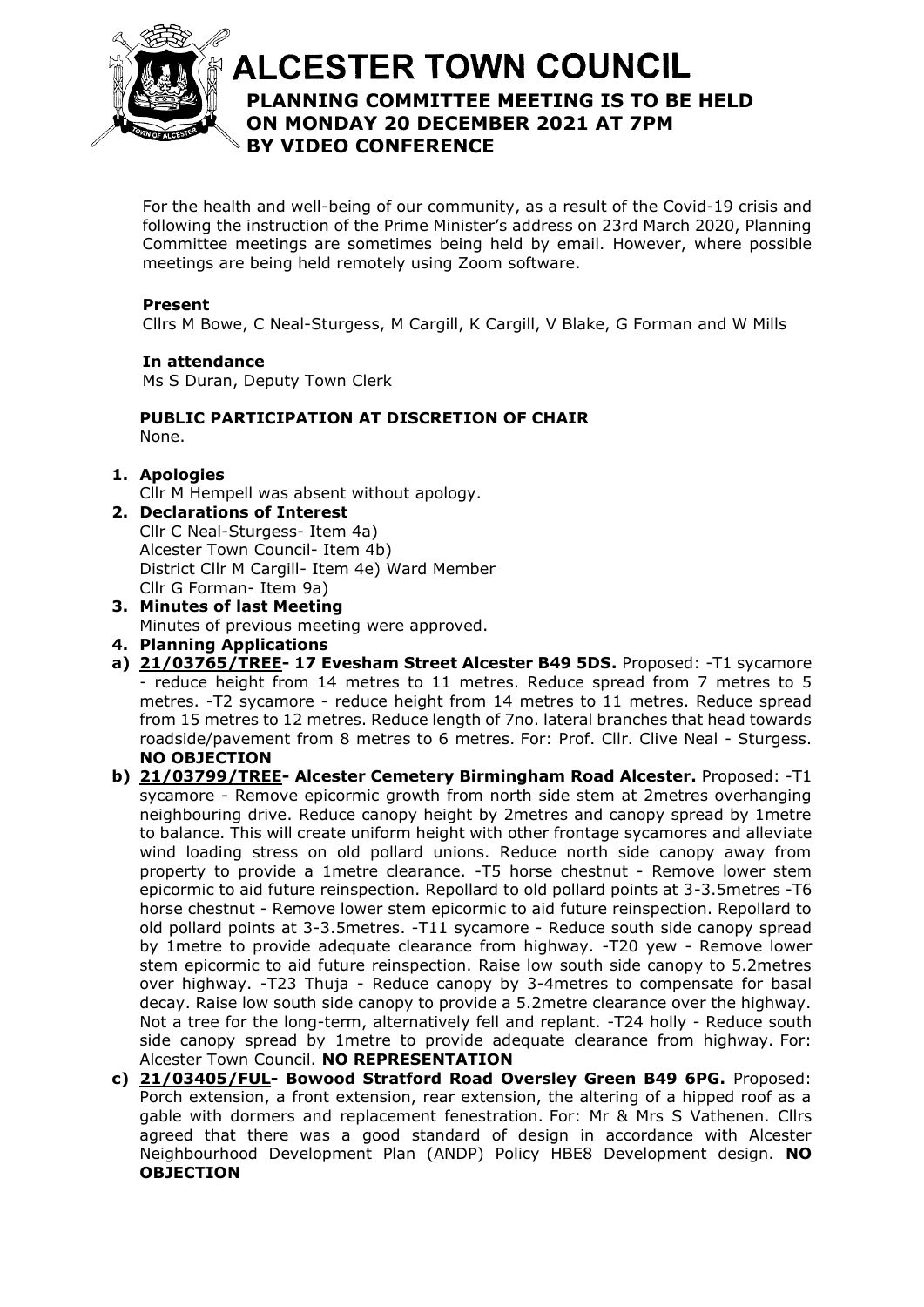- **d) [21/03748/FUL-](https://apps.stratford.gov.uk/eplanning/AppDetail.aspx?appkey=R34BMWPMM2O00) 14 Augustus Drive Alcester B49 5HH.** Proposed: Single storey side extension for dining/living area and kitchen utility. For: Mrs C McCornick. Cllrs agreed that there was adequate parking provision in accordance with the ANDP. **NO OBJECTION**
- **e) [21/03482/FUL-](https://apps.stratford.gov.uk/eplanning/AppDetail.aspx?appkey=R1WCAEPMK8T00) Mill House Kings Coughton.** Proposed: Removal of storage building (B8), palisade fence and breaking up and removal of concrete slab to facilitate the construction of detached dormer bungalow with garage along with all other associated works and including change of use of land from land used for storage of caravans (use class B8) to residential use (use class C3) with wildflower meadow and orchard and requiring diversion of footpath AL58. *Amendment received 14 Decemberaddition of further plans to the application*. For: Mr T Turner.

Cllr W Mills felt that the functional need of the application had been expanded and strengthened since the previous application (21/02078/FUL) and should now satisfy the NPPF para79 and policies AS.10 and CS.10 of the Core Strategy. This in turn would satisfy ANDP policy HBE1.

Cllrs felt strongly that they would not want to lose Mr Turner's businesses from Alcester parish. Cllr G Forman commented that the proposed property potentially causes less harm to the Green Belt than the current caravan storage facility. Cllr C Neal-Sturgess noted that the previous application on this site had been refused by SDC Planning Committee as it was considered to be open market housing and open market housing had been indicated, probably in error, on the current application form. District Cllr M Cargill to speak to the agent, Stansgate Planning.

Significant in forming the committee members response to this application is the statement contained in 5:19 and confirmed in part at 6:2 of the submitted Planning Statement v2, ref EN/8539 dated November 2021, referred to as 'the s106 Agreement' by Cllr G Forman, which reads ''5:19 Mr Turner has confirmed that, should planning permission be granted, the house would never come on to the open market, as it will always be part of the Turner Estate, and legal documents will prevent sale outside the estate. Mr Turner is happy to accept a condition attached to the planning permission which ties the dwelling to the Turner Estate so that the occupation of the dwelling is permanently connected to businesses on this site'' and the final three lines of ''6:2 ……..The applicant has provided a more detailed description of why the dwelling is needed to support the existing businesses on the land and the applicant is willing to accept a condition tying the occupation of the dwelling to the business use''.

The application accords with the following ANDP policies:

6.1 Housing and the Built Environment- Objective A- Provision of a range of housing types to meet community needs, whilst protecting the Town's character

HBE1 Residential development within the Built-Up Area Boundary

HBE7- Electric car charging points

HBE 8 Development design

HBE9 Public Realm

HBE10 Heritage Assets

6.2 Economy Objective A- Promoting and Protecting economic activity and job opportunities

NE1 Trees, hedges and landscape features

NE2 Biodiversity

The majority response of the Planning Committee was to **SUPPORT** this application. The Chair, however, wished to note his objection.

- **5. Interim decision by ATC by email meeting**
- **a) Amendment [21/03447/FUL-](https://apps.stratford.gov.uk/eplanning/AppDetail.aspx?appkey=R1N3MLPM0IH00) 3 Old Rectory Garden Alcester B49 5DB.**

Proposed: Erection of a front porch. *Amendments include omission of render. Porch only in matching brick proposed.* **NO OBJECTION**

- **6. Notice of Decision by SDC**
- **a) [21/01358/FUL-](https://apps.stratford.gov.uk/eplanning/AppDetail.aspx?appkey=QRZ0J6PMG0P00) The Mill Industrial Park, Unit 20 Birmingham Road Kings Coughton B49 5QG.** Proposed: 4no. bay extension to existing industrial unit. Steel frame building to match existing unit. For: Mr T Turner, Turner R&D. **PERMISSION WITH CONDITIONS**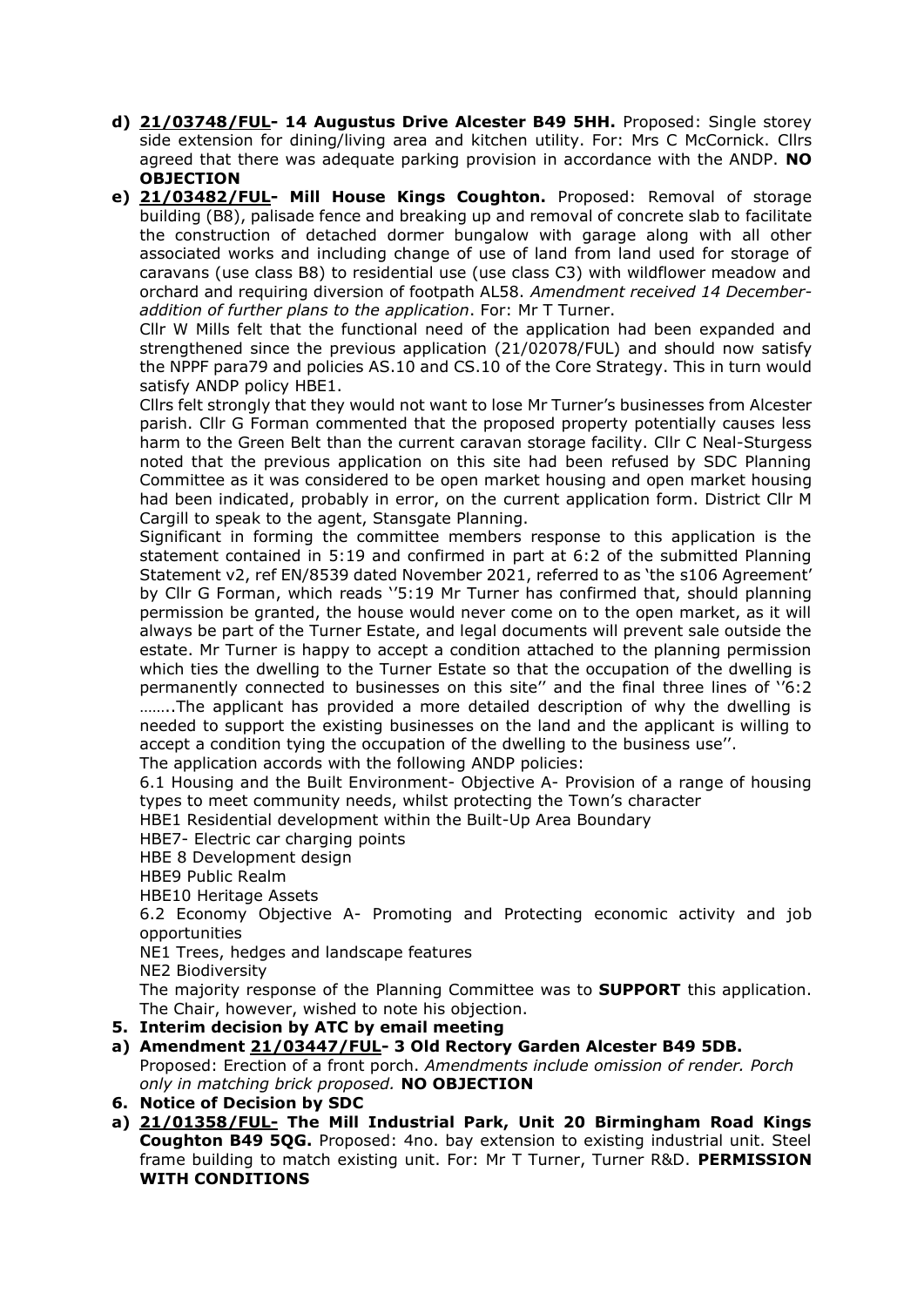- **b) [21/02421/FUL](https://apps.stratford.gov.uk/eplanning/AppDetail.aspx?appkey=QWY0VAPMMOC00) - Oversley Castle, The Fold Yard Church Lane Wixford B49 6DH.** Proposed: A single storey extension and replacement sliding doors. For: Mr & Mrs B Knight. **REFUSAL.** It was noted that the Planning Committee had not objected to this application but the Case Officer had refused the application, in part, based on ANDP policies HBE8 Development design and HBE10 Heritage Assets.
- **c) [21/02422/LBC-](https://apps.stratford.gov.uk/eplanning/AppDetail.aspx?appkey=QWY0VBPMMOD00) Oversley Castle, The Fold Yard Church Lane Wixford B49 6DH.** Proposed: A single storey extension and replacement sliding doors. For: Mr & Mrs B Knight. **CONSENT REFUSED**
- **d) [21/03286/LBC-](https://apps.stratford.gov.uk/eplanning/AppDetail.aspx?appkey=R0WXANPMLGT00) Thrush Green Cottage Mill Lane Oversley Green B49 6LQ.** Proposed: Replacement rendered infill panels to C20 extension and replacement conservatory roof. For: K Greenhalgh. **CONSENT GRANTED WITH CONDITIONS**
- **e) [21/03438/FUL-](https://apps.stratford.gov.uk/eplanning/AppDetail.aspx?appkey=R1MRTQPMIUY00) 3 Newport Drive Alcester B49 5BL.** Proposed: Demolish existing rear extension and replace with a single storey rear extension. For: Mr & Mrs D Randle. **PERMISSION WITH CONDITIONS.**
- **f) [17/01087/REM-](https://apps.stratford.gov.uk/eplanning/AppDetail.aspx?appkey=OO8PBYPM00E00) Land South of Allimore Lane Alcester.** Proposed: Submission of details of the appearance, landscaping, layout and scale (Reserved Matters) relating to outline planning permission APP/J3720/A/13/2205529 (11/02895/OUT) for the erection of 190 dwellings with associated car parking, access, infrastructure provision and open space on land north of Allimore Lane, Alcester (southern parcel). For: Gallagher Estates, Pettifer Developments and Bloor Homes Ltd. **APPROVAL OF RESERVED MATTERS**
- **7. Proposition to Full Council** None.
- **8. Correspondence**
- **a) Resident- Re: Bloor Homes development in Alcester-** Advice required on border with the Bloor Homes development. Referred by Committee Clerk to Mr A Winstone, Bloor Homes Western.
- **b) SDC- SN/2110/433 New Street Name - Garage Blocks, Alauna Avenue, Alcester**. Street Naming and Numbering – Request for Road Names. Development: 19/02770/FUL - Demolition of 30 lock-up garages and construction of five dwellings and associated works. Acknowledgement of response and awaiting alternative street name proposal from the developer.
- **9. Urgent Business at the discretion of the Chair**
- **a) Amendment [21/01642/FUL-](https://apps.stratford.gov.uk/eplanning/AppDetail.aspx?appkey=QT8ZYSPMG3U00) Fernecumbe House Birmingham Road Kings Coughton B49 5QD**. Proposed: Demolition of existing dwelling to be replaced with one dwelling together with associated access alterations and works. For: Mr Gilmour. *Amendment includes the proposed site plan and landscaping plan which have been updated to show a site access width of 3. 5m. The tree report has been updated to reflect the proposal and reference works to visibility splays/access alterations. Updated drawing nos. 2644-020I Proposed Site Plan and 2644-026F Proposed Landscape Plan have had the access amended due to error on previous plan. This letter is for information only- any further comments to the Case Officer by 7 January 2022.*Cllrs agreed that a wider entrance on a busy road was advantageous in terms of visibility and no further comment was required.
- **b) [21/03337/REM-](https://apps.stratford.gov.uk/eplanning/AppDetail.aspx?appkey=R16HTSPMFP200) Land North of Arden Forest Industrial Estate Arden Road Alcester.** Proposed: Reserved matters application following grant of 16/02615/OUT for plots 1A and 1B. Erection of one industrial unit, total footprint 2,785sqm, vehicle parking, landscaping, drainage and all associated works. (Includes information required to be submitted by conditions 8 trip generation, 9 car parking, 10 cycle parking and 11 levels of 16/02615/OUT). For: Arden Forest Developments Ltd and Cal Gavin Ltd.

Subsequent to the response of No Objection by the Planning Committee, the Chair had noted that WCC Highways had now objected to this application on the basis that 93 parking spaces are required but only 80 have been provided. Highways are concerned about parking provision for any future user who may then overspill onto the highway. Highways seemed to indicate they would be content with a condition. It was agreed that the Committee Clerk would contact the agent, Stansgate Planning, as to their